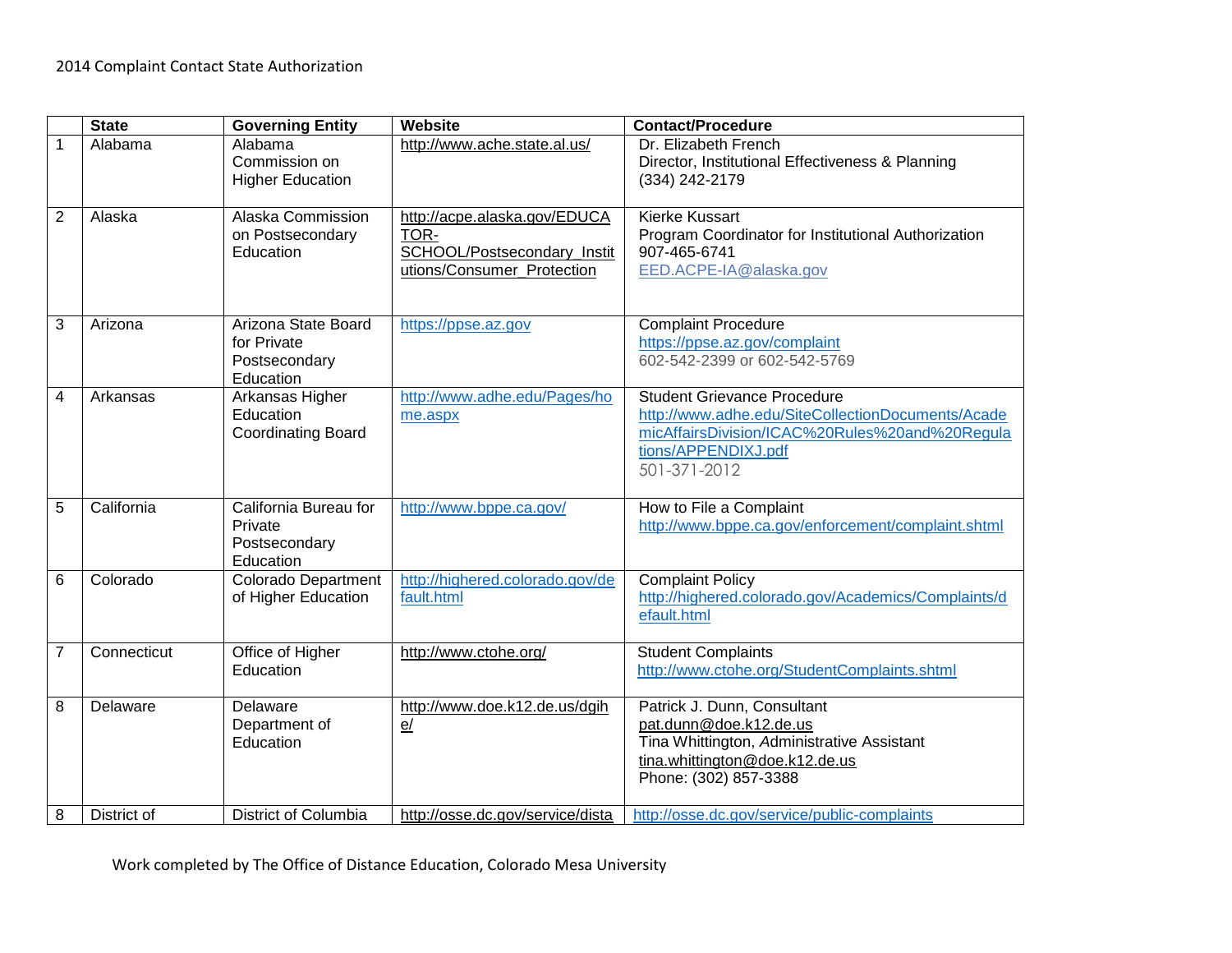## 2014 Complaint Contact State Authorization

|    | Columbia        | <b>Education Licensure</b><br>Commission                                         | nceonline-education-programs-<br>inquiries         | (202) 727-6436                                                                                                                                                                                    |
|----|-----------------|----------------------------------------------------------------------------------|----------------------------------------------------|---------------------------------------------------------------------------------------------------------------------------------------------------------------------------------------------------|
| 10 | Florida         | Florida Department of<br>Education<br>Commission for<br>Independent<br>Education | http://www.fldoe.org/cie/                          | Samuel Ferguson<br><b>Executive Director</b><br>325 W. Gaines St, Suite 1414<br>Tallahassee, Florida 32399-0400<br>850-245-3200<br>Susan.Hood@fldoe.org<br>http://www.fldoe.org/cie/complaint.asp |
| 11 | Georgia         | Nonpublic<br>postsecondary<br>Education<br>Commission                            | http://www.gnpec.org/MainMen<br>u.asp              | <b>Student Complaint Process</b><br>http://www.gnpec.org/forms/pdf%20files/ComplaintProc<br>ess.pdf                                                                                               |
| 12 | Hawaii          | Hawaii Department of<br>Commerce and<br><b>Consumer Affairs</b>                  | http://cca.hawaii.gov/ocp/                         | File a Consumer Complaint<br>http://cca.hawaii.gov/ocp/consumer-complaint/                                                                                                                        |
| 13 | Idaho           | Idaho State Board of<br>Education                                                | http://www.boardofed.idaho.go<br>v/                | <b>Student Complaint Procedures</b><br>http://www.boardofed.idaho.gov/priv col univ/student<br>complaint.asp                                                                                      |
| 14 | <b>Illinois</b> | Illinois Board of<br><b>Higher Education</b>                                     | http://www.ibhe.state.il.us/                       | <b>Filing Complaints</b><br>http://www.ibhe.state.il.us/consumerinfo/complaint.htm                                                                                                                |
| 15 | Indiana         | Indiana Commission<br>for Higher Education                                       | http://www.in.gov/che/                             | <b>Student Complaints</b><br>http://www.in.gov/che/2744.htm                                                                                                                                       |
| 16 | lowa            | Iowa College Student<br>Aid Commission                                           | https://www.iowacollegeaid.go<br>V/                | <b>Constituent Request for Review</b><br>https://www.iowacollegeaid.gov/content/constituent-<br>request-review                                                                                    |
| 17 | Kansas          | Kansas Board of<br>Regents                                                       | http://kansasregents.org/privat<br>e postsecondary | http://www.kansasregents.org/private_postsecondary_c<br>omplaint_process                                                                                                                          |
| 18 | Kentucky        | Kentucky Council on<br>Postsecondary<br>Education                                | http://cpe.ky.gov/policies/acade<br>micpolicies/   | http://cpe.ky.gov/policies/academicpolicies/faqs-<br>students.htm                                                                                                                                 |
| 19 | Louisiana       | <b>Board of Regents</b><br>State of Louisiana                                    | http://regents.state.la.us/                        | http://regents.louisiana.gov/about-regents/contact/<br>225-342-9318                                                                                                                               |
| 20 | Maine           | Maine Department of<br>Education                                                 | http://www.maine.gov/doe/high<br>ered/             | Maine DOE<br>23 State House Station<br>Augusta, ME 04333-0023<br>Voice: (207) 624-6600                                                                                                            |

Work completed by The Office of Distance Education, Colorado Mesa University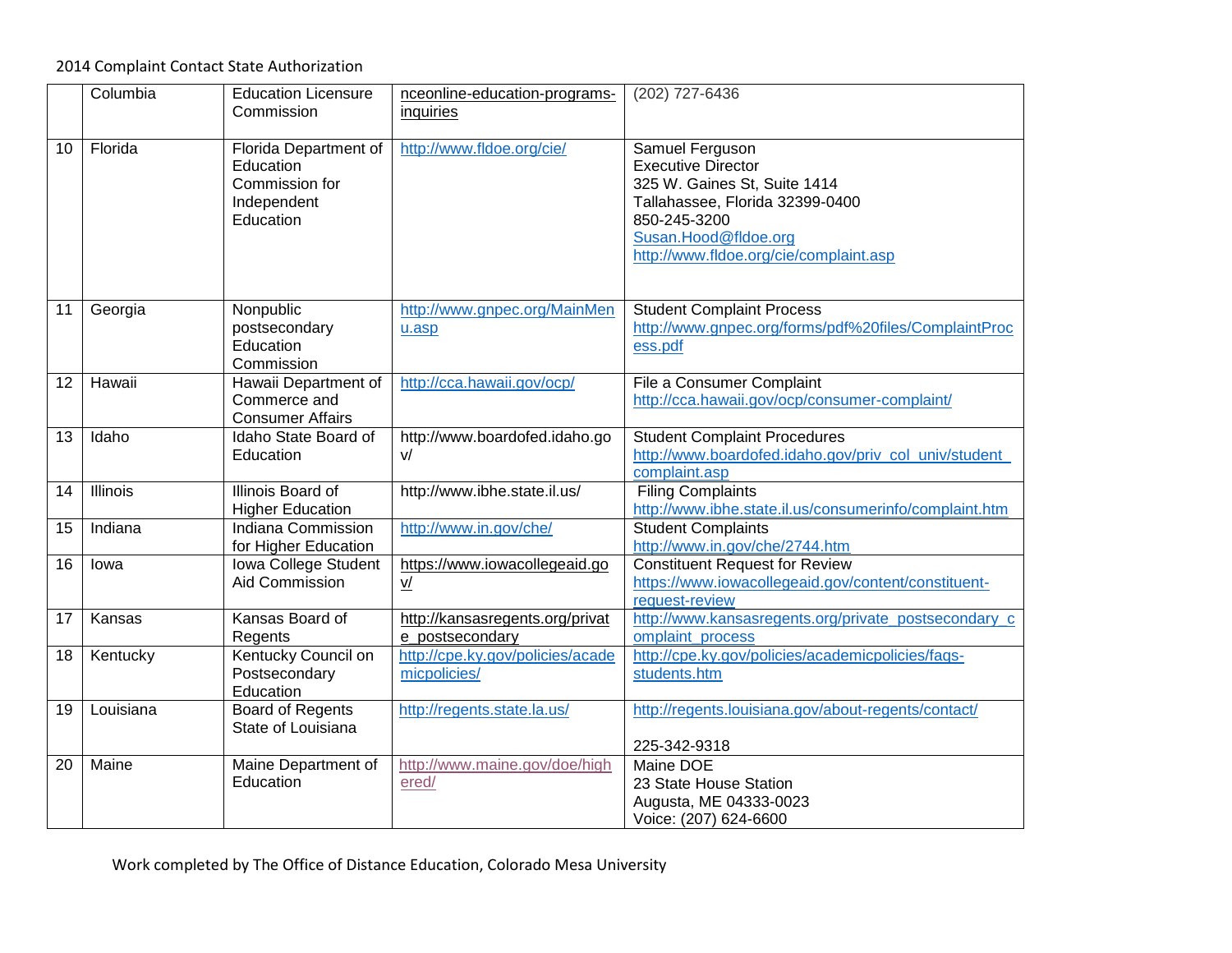|    |                   |                                                                            |                                                                         | Fax: (207) 624-6700<br>TTY: 1-888-577-6690                                                                             |
|----|-------------------|----------------------------------------------------------------------------|-------------------------------------------------------------------------|------------------------------------------------------------------------------------------------------------------------|
| 21 | Maryland          | Maryland Higher<br>Education<br>Commission                                 | http://www.maine.gov/doe/high<br>ered/                                  | http://www.maine.gov/doe/specialed/forms/index.html                                                                    |
| 22 | Massachusetts     | Massachusetts<br>Department of Higher<br>Education                         | hthttp://www.mass.edu/forstud<br>ents/complaints/complaints.as<br>p     | http://www.mass.edu/forstudents/complaints/complaint<br>process.asp                                                    |
| 23 | Michigan          | Michigan Department<br>of Licensing and<br><b>Regulatory Affairs</b>       | http://www.michigan.gov/lara/                                           | http://www.michigan.gov/lara/0,4601,7-154-<br>10401-279166--,00.html<br>10401<br>10401                                 |
| 24 | Minnesota         | Minnesota Office of<br><b>Higher Education</b>                             | http://www.ohe.state.mn.us                                              | http://www.ohe.state.mn.us/mPg.cfm?pageID=1078&1<br>534-<br>D83A 1933715A=1cd8af9e134f0ca6e3da09628b0da1<br>271b38b5e4 |
| 25 | Mississippi       | Mississippi<br>Commission on<br><b>College Accreditation</b>               | http://www.mississippi.edu/mcc<br>a/                                    | http://www.mississippi.edu/mcca/downloads/studentco<br>mplaintform.pdf                                                 |
| 26 | Missouri          | Missouri Department<br>of Higher Education                                 | http://www.dhe.mo.gov/cont<br>actus.php                                 | Contact your institution directly www.coloradomesa.edu                                                                 |
| 27 | Montana           | <b>Montana University</b><br>System                                        | http://mus.edu/che/arsa/Stat<br>eAuthorization/default.asp              | http://mus.edu/MUS-Statement-of-Complaint-<br>Process.asp                                                              |
| 28 | Nebraska          | Nebraska's<br>Coordinating<br>Commission for<br>Postsecondary<br>Education | http://www.ccpe.state.ne.us/<br>PublicDoc/CCPE/                         | http://www.ccpe.state.ne.us/PublicDoc/Ccpe/contact.as<br>$\overline{p}$                                                |
| 29 | Nevada            | Nevada Commission<br>on Postsecondary<br>Education                         | http://www.cpe.state.nv.us/CP<br>E%20Info%20for%20New%20<br>Schools.htm | http://www.cpe.state.nv.us/CPE%20Complaint%20Info.<br>htm                                                              |
| 30 | New Hampshire     | New Hampshire<br>Department of<br>Education                                | http://www.education.nh.gov/hi<br>ghered/colleges/                      | http://www.education.nh.gov/highered/compliance-<br>allegation.htm                                                     |
| 31 | New Jersey        | New Jersey<br>Commission on<br><b>Higher Education</b>                     | http://www.state.nj.us/higher<br>education/                             | https://www.state.nj.us/treas/highereducation/contactus<br>.shtml                                                      |
| 32 | <b>New Mexico</b> | New Mexico Higher                                                          | http://www.hed.state.nm.us/i                                            | http://www.hed.state.nm.us/institutions/complaints.aspx                                                                |

Work completed by The Office of Distance Education, Colorado Mesa University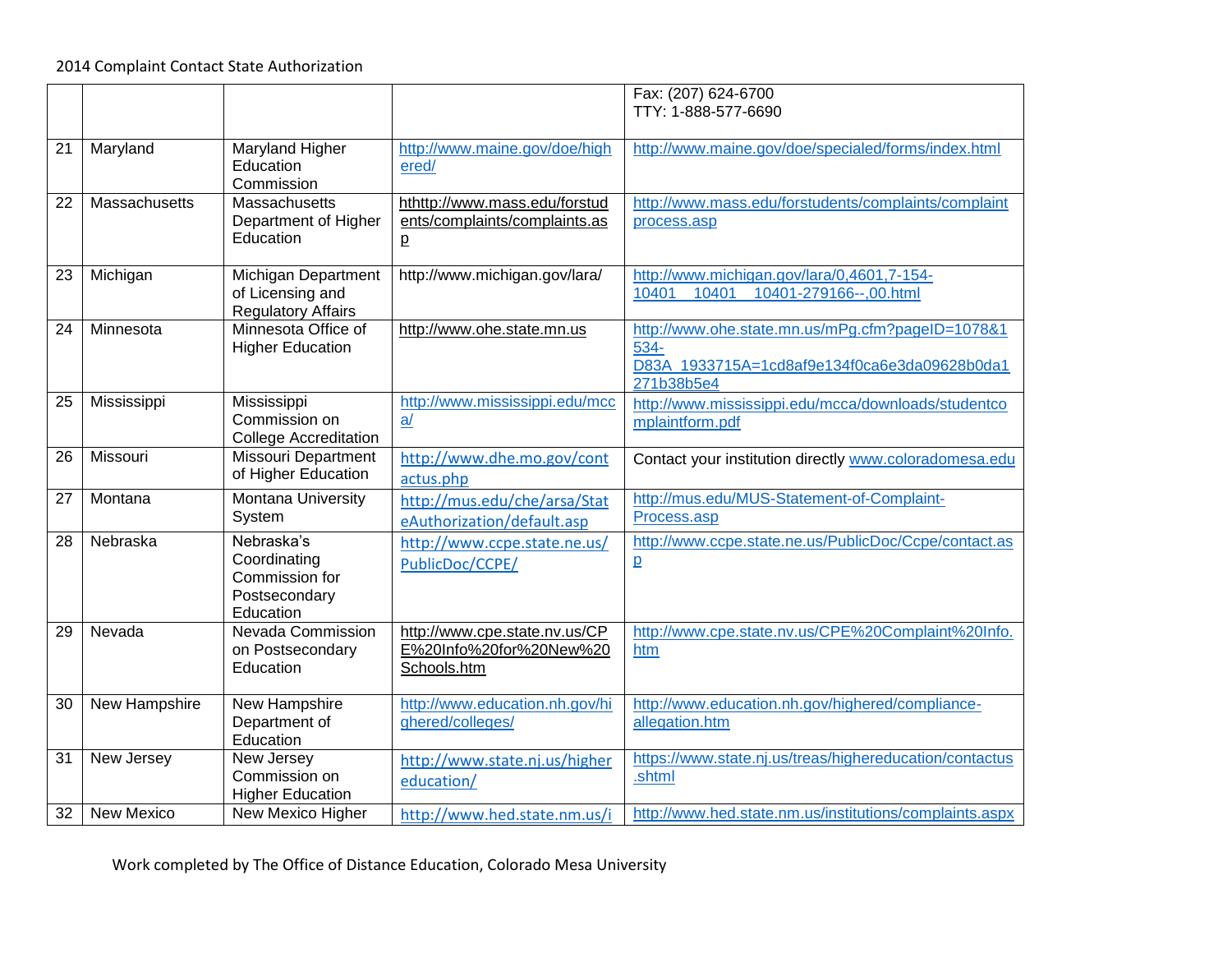2014 Complaint Contact State Authorization

|    |                | Education<br>Department                                                                                  | nstitutions/                                                                     |                                                                                                                                                                                                                                                                                                                                                                        |
|----|----------------|----------------------------------------------------------------------------------------------------------|----------------------------------------------------------------------------------|------------------------------------------------------------------------------------------------------------------------------------------------------------------------------------------------------------------------------------------------------------------------------------------------------------------------------------------------------------------------|
| 33 | New York       | <b>New York State</b><br>Education<br>Department Office of<br>College and<br><b>University Education</b> | http://www.highered.nysed.gov                                                    | http://www.highered.nysed.gov/ocue/spr/COMPLAI<br>NTFORMINFO.html                                                                                                                                                                                                                                                                                                      |
| 34 | North Carolina | North Carolina<br><b>General Assembly</b>                                                                | http://www.northcarolina.edu<br>/?q=academic-<br>planning/licensing-institutions | If you were unable to resolve a complaint through the<br>institution's grievance procedures, please submit a<br>complaint to:<br>North Carolina Post-Secondary Education Complaints<br>c/o Cherisa Williams<br>University of North Carolina General Administration<br>910 Raleigh Road, Chapel Hill, NC 27515-2688<br>You may call or email with questions or for more |
|    |                |                                                                                                          |                                                                                  | information: (919) 962-4621                                                                                                                                                                                                                                                                                                                                            |
| 35 | North Dakota   | North Dakota<br><b>University System</b>                                                                 | http://www.nd.gov/cte/privat<br>e-post-inst/                                     | The following contact information has been provided to<br>assist you with directing your complaint to the<br>appropriate agency/office.<br>Tanya Spilovoy, D. Ed.<br>Director of Distance Education and State Authorization<br>1815 Schafer St., Ste. 202<br>Bismarck, ND 58501-1217<br>tanya.spilovoy@ndus.edu                                                        |
| 36 | Ohio           | Ohio State Board of<br>Career Colleges and<br>Schools                                                    | http://scr.ohio.gov/                                                             | http://scr.ohio.gov/ConsumerInformation/Filingacomplai<br>nt.aspx                                                                                                                                                                                                                                                                                                      |
| 37 | Oklahoma       | Oklahoma State<br>Regents for Higher<br>Education                                                        | http://www.okhighered.org/c<br>urrent-college-students/                          | http://www.okhighered.org/current-college-<br>students/complaints.shtml                                                                                                                                                                                                                                                                                                |
| 38 | Oregon         | <b>Oregon Student</b><br><b>Access Commission</b>                                                        | http://www.oregonstudentaid<br>.gov/default.aspx                                 | http://www.oregonstudentaid.gov/contact.aspx                                                                                                                                                                                                                                                                                                                           |